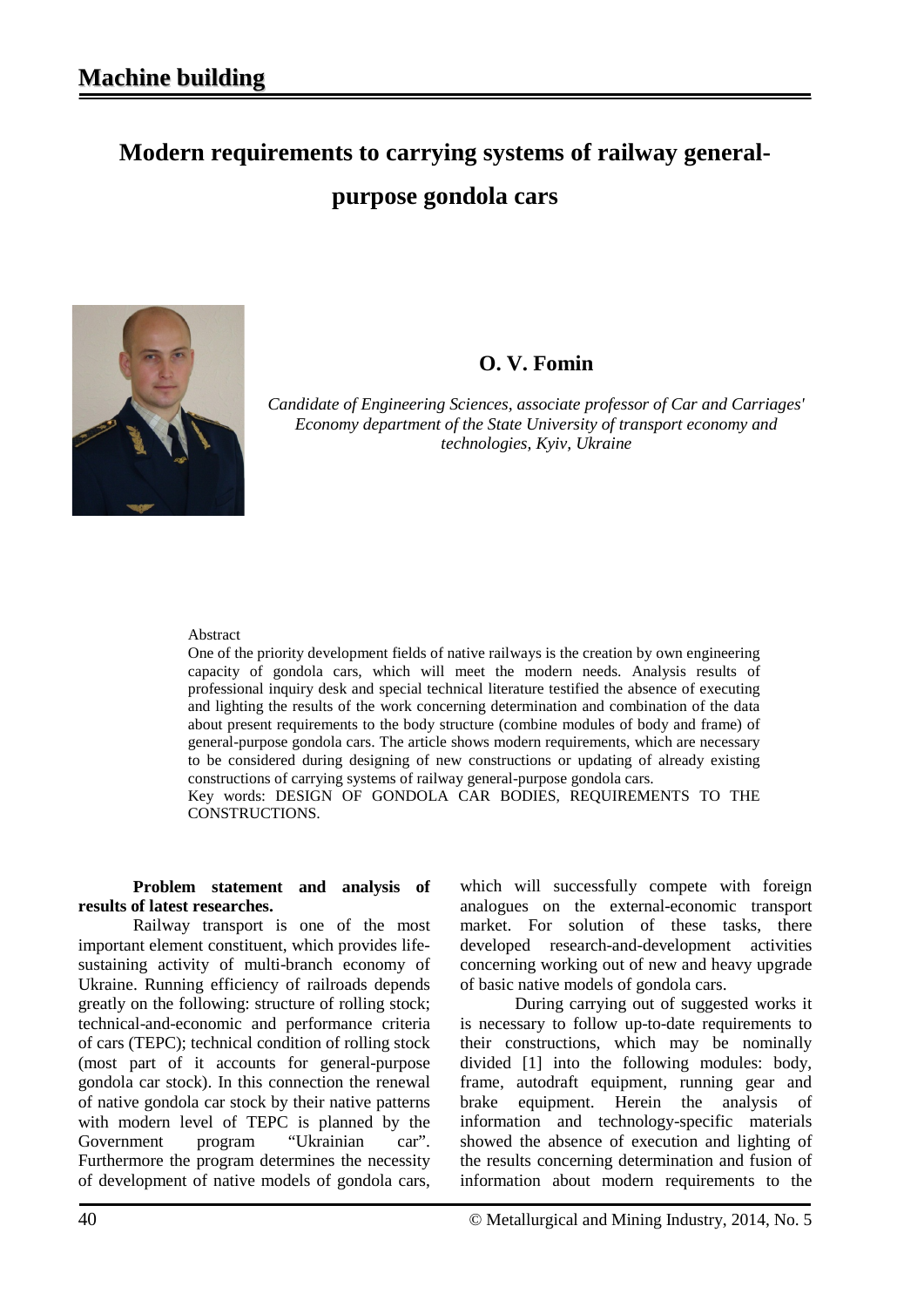body structure (join modules of body and frame) of general-purpose gondola cars.

#### **The aim of the article and statement of base material.**

The article represents modern requirements to the new bodies of general-purpose gondola cars and the ones which are being modernized.

In general case during design works there are the following requirements to the construction of the bodies of gondola cars, which are being developed:

- Cutting down of maintenance charges;
- Reduction of empty weight-to-carrying capacity ratio;
- Increase of capacity;
- Increase of interrepair cycles;
- Increase of service life;
- Cutting down of the factory labour hours for bodies, also by means of development of process structure of minor components, decrease of their nomenclature, amount and cost of repair work.

One may refer to the up-to-date requirements the following:

- The construction should be "clean" during patent search;
- The construction should be adapted for the exploitation without restriction along railway system of Ukraine, CIS countries, Latvia, Lithuania and Estonia of the track 1520 mm, and also along the railways of European countries of the track 1435 mm (upon the condition of cars move) and meet the criteria of GOST 9238 and [2 ... 7];
- Gondola car body should be full metal, of welding structure and fitted with fourteen unloading gates. Side walls should have top and bottom side sills, vertical struts and sheathing. End walls should have top side sill, crossed intermediate belts and sheathing;
- Bodies should be fitted with devices excluding fall on the way of all gimbalmounted pieces of brake equipment;
- Corbelled out pieces of body structure of gondola car should not have sharp edges and angels, which may hurt operating personnel;
- Gondola car body must be developed taking into account the maximum usage of standard, unitized and borrowed assembly components and pieces. The construction should conform to conditions of interchangeability of normalized, standard

units and pieces from the range of element base of the branch.

- External shape of the body should correspond the requirements to the design, which determine the composition entirety,<br>informative and artistic expression. informative and artistic expression, efficiency of the form and correspond to functional purpose according to the DSTU 3943 and DSTU 3944;
- Body structure should correspond to the anhropometric and operational characteristics of operating personnel from the point of view of servicing ease of gondola cars, routine repairs, control of running gear of underfloor equipment and brake system in respect with processing equipment of car-maintenance companies;
- Gondola car body should provide unloading of loose goods at the overhead crossings on both sides relatively the railway track through the openings, located at the bottom and car dumpers or another means of unloading according to the GOST 22235.

Together with the other components of gondola car construction, there advanced the following quality control requirements: 85% of life until discarded  $-22$  years; 90% of life cycle  $-12$ years or 850 000 km; 95% of life until the first roundhouse servicing – 3 years or 210 000 km.

Stiffness of construction of gondola cars to the external climatic effects (fluctuation of temperature, moisture, air pressure, solar radiation, meteorological precipitation, salt fog, dust, water, etc) should correspond to the norms of GOST 15150 for the pieces of climatic category boreal climate, category of location I, with maintainability engineering within the range of air temperatures from  $-60^{\circ}$ C to  $+50^{\circ}$ C.

Construction of gondola car should foresee mutual decision of structural and process tasks, directed on the increase of labor productivity, reduction of labour costs, saving in material resources consumption, time cutting for production and repair at set performance index, conditions of production and exploitation. The body according to processability: manufacturing, exploitation and repair should satisfy the requirements of GOST 14.201. Manufacturing technology should correspond the modern requirements of automated manufacturing and consider its technological fitting.

Body workpieces, made of rolled stock by means of National institute of standardization and control (NISC) of die forging and cold cut, should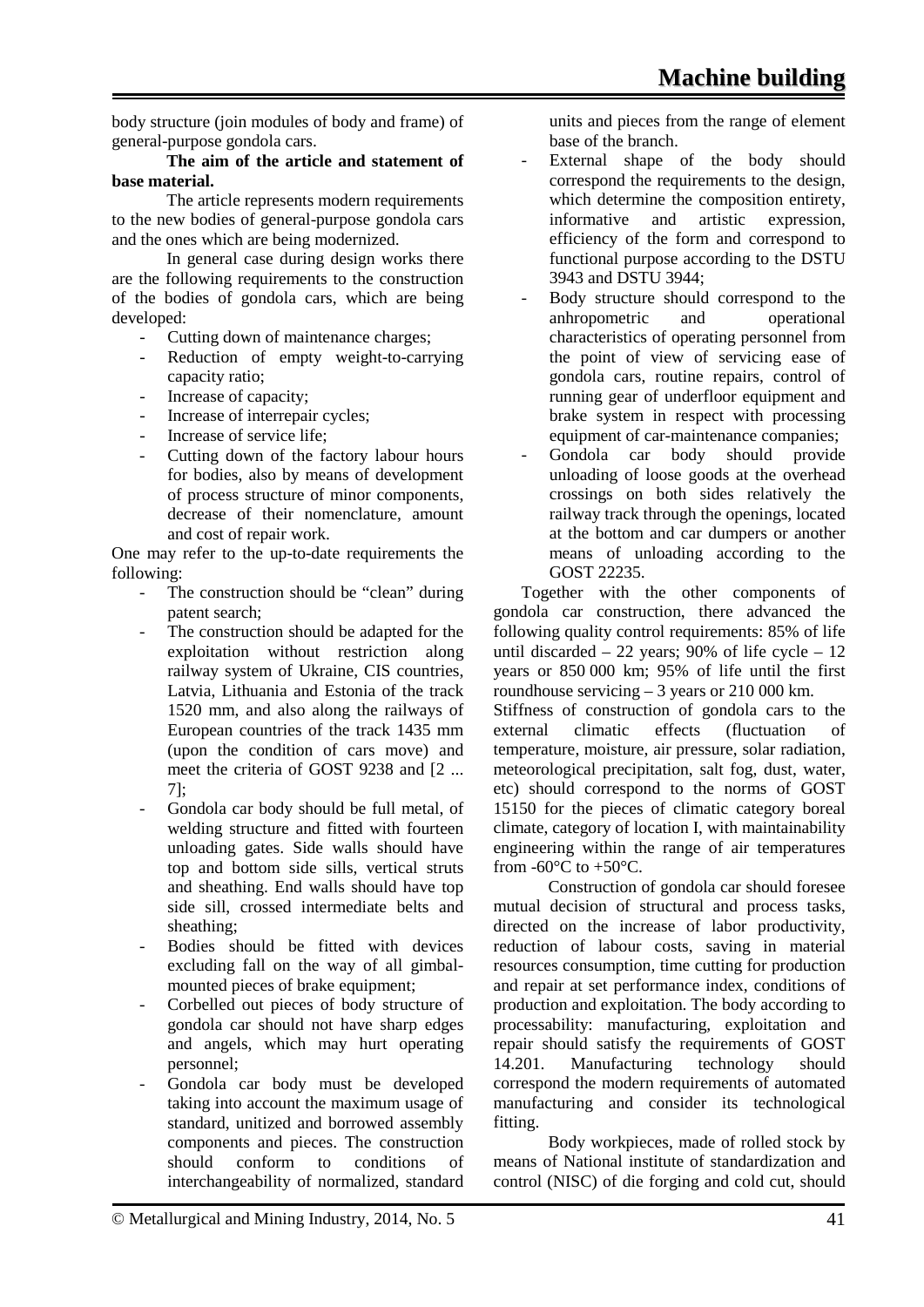## **Machine building**

not have cracks and raptures. Cracks and raptures (with the depth not more than 0.5mm of rolled stock thickness, length not more than 100 mm) on the pieces, produced by forging, NISC and cold cutting, should be eliminated before assembling by welding and cleaning. Pieces with cracks and raptures, where the values of parameters in depth and length are bigger than mentioned, are refused and not used in wage design. Guide marks should be grinded and sharp edge should be blunted on the pieces made by means of cutting and die forging. Forgings and pressed parts should meet the requirements of GOST 7505 and GOST 8479.

Pieces of fixing joints (bolts, screws, slices, splints) should correspond to the standards, drawings, herein the screw should correspond to GOST 8724, GOST 9150, GOST 24705. Mount of railing and step plate should exclude selfunscrewing of nuts, bolts, etc. In joints, which do not have safety nuts, check plates and splints to avoid self-unscrewing of nuts, it is necessary to center-punch the first fillet of screw from the nut three times or to slug with blunt hack iron at a single location. Herewith the nuts should not screw loosely. Mounting of the equipment with bolt joints should be fulfilled by normalized fastening torque with addition to safety nuts of high fastening torque. Bolt ends should sit proud the nut not less than two screws and not more than the size of bolt. Screw in pieces should be smooth, without plough defects and fashes and other defects, influencing its hardness. There allowed local defects, which do not prevent bolting, according to GOST 1759.2, GOST 1759.3. Form and surface arrangement deviations according to GOST 1759.1.

Welded constructions, weld preparation, welding works should meet the requirements of OST 24.050.34.

Sizes of structural members of welded seams should meet the following requirements: for manual arc welding according to GOST 8713; for arc welding in protective gas according to GOST 14771; for pipeline weld according to GOST 16037; for electric resistance welding according to GOST15878; for welded point contacts according to GOST 14776; sub-standard seams according to the drawings of information developer.

For convenience of fulfillment and control of intermittent welds there set the following limit deviations:

- $T \pm 0.1$  t deviation of pitch of a seam;
- $L \pm 0.2$  l deviation of the length of welded area.

There allowed double increase of final seam and also replacement of interrupted welds by full ones. Welded seams must be cleaned from slag and splashes.

Quality of riveted joints should meet the requirements of OST 24.050.35. Workpieces, which enter riveted joints, should be close pulled to each other. There allowed local leakage between superimposed plane of joinable pieces up to 1.5 mm. There is 0.5 mm feeler in the area of rivet head; it should not come to its core between surfaces of joint pieces.

During fitting of the splints on the bolts, nuts, which have safety nut, and also one nut between splint and nut, there is acceptable 5 mm gap. To regulate the gap it is admissible to fit one slice under the nut. After fitting of splints, both branches of each splint should be separated against each other according to OST 1 39502.

Module of gondola car frame should consist of centre girder, made of zed bar according to GOST 5267.3, with set in it front and back blocks according to SUC MIP (Standard of Ukrainian Companies Ministry of industrial policy) 45.060-331 and OST 24.152.01, shaped center plate according to SUC MIP 45.040-069 and OST 24.052.05, pivoted, intermediate, frontal bars made of rolled stock. There should be provided jacking points with ridge surface, which prevents frictional sliding, on the frame of gondola cars.

Module of gondola car body should be fitted with:

- External and internal stairs;
- Wooded cramps for installation of wood stands;
- Railing and continuous foot board according to OST 24.050.67;
- Motor noses for installation of train markers;
- Motor noses for drag of gondola car during shunt of loading, unloading and repair operations;
- Tools, which exclude opening of doors hinged crosswise during tippler unloading;
- Mechanisms, which simplify door lifting:
- Tie down devices inside the body for load security.

Bearing elements of the frame should stand design loads without damages within all exploitation period under the condition of compliance with the requirements of GOST 22235. Body elements should provide computed strength during operational loading, including the loads arising during loading and discharging operations with application of special-purpose machinery and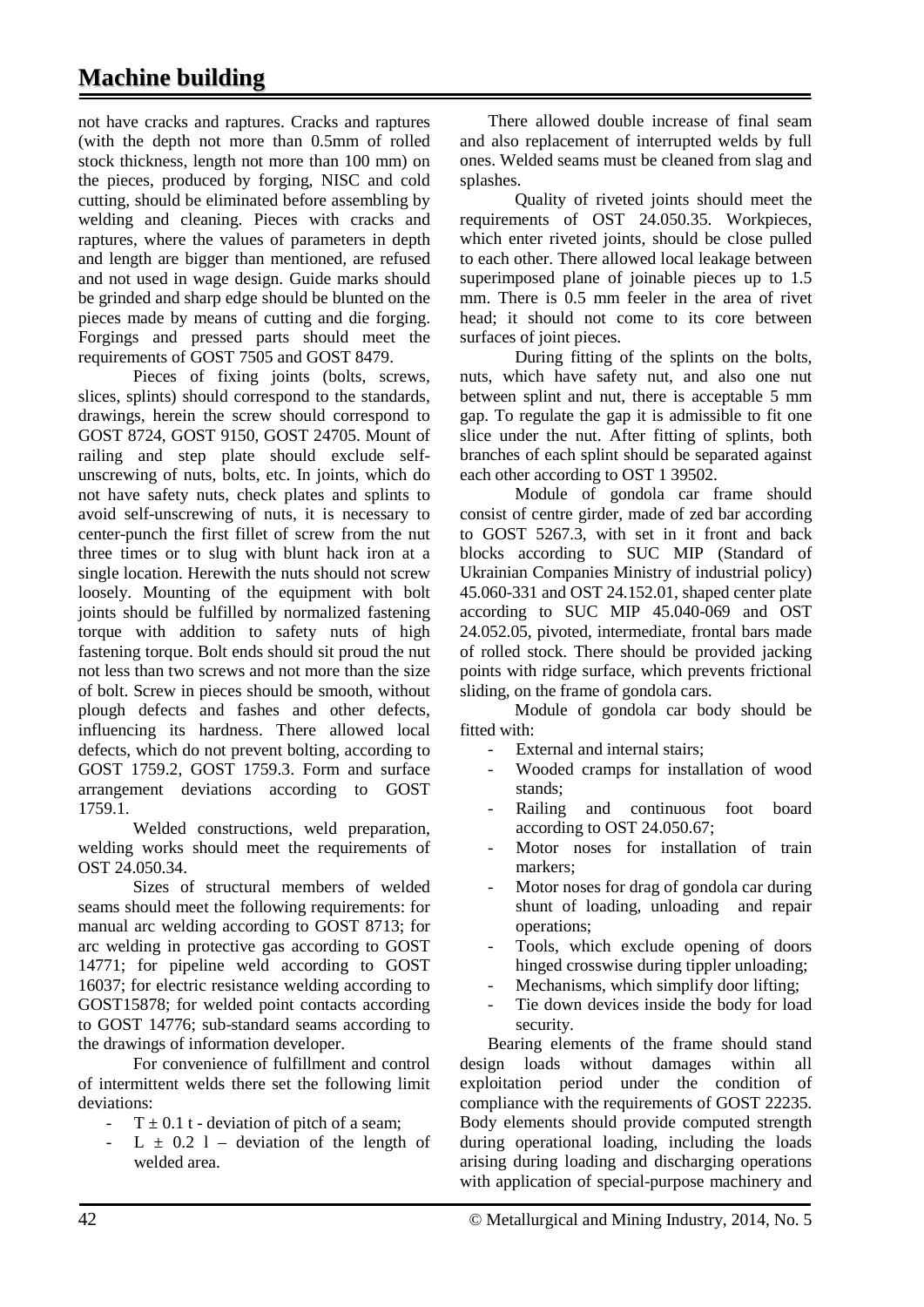interrupters without damages within service life if set exploitation terms are observed.

Construction of gondola car bodies should provide the possibility of body lifting by jack, both in empty and load conditions, according to the acting standard "Norm" [4,5]. Strength of tie down devices should provide transmission of forces: upper and middle 25 kN (2.5 tf), lower - 70 kN (7 tf). Devices located in the upper area of the body of gondola car from the internal side for load framing are meant for the load 30 kN (3.0 tf).

Bearing elements of gondola car body should be made of high-strength steels according to GOST 19281, with guarantee of welding:

Centre girder should be made of zed bar according to GOST 5267.3 of steel grades 09G2S, 10F2B или 10G2BD GOST 19281 or 12G2FD according to TR 14-1-5391, strength class not lower than 390, welding class not lower than 14;

The other bearing elements of the frame (double-T iron, centre bearer, crossbars) and side end walls (stands, bars, upper and lower sills, sheathing) should be made of steel grades 09G2, 09G2D, 09G2S, 09G2SD, 10ChNDP according to GOST 19281 or 12G2FD, strength class not lower than 390, welding class not lower than 14. There allowed to use steels with strength class not lower than 345 before metallurgical plants will acquire rolled metal products of strength class not lower than 390.

To produce minor parts it is allowed to use carbon and structural steel according to DSTU 2651/GOST 380, with carbon content not more than 0.23%. Herewith for the pieces subjected to welding, it is necessary to apply steel with guarantee of welding.

Material of cast parts of gondola cars body should meet the requirements of GOST 977, TR 24.05.486, OST 32.183, ОSТ 24.153.08, herein carbon content in the pieces, subjected to welding, should not exceed 0.23%. Castings should be cleaned from moulding sand, metal penetration, scale and rust.

The usage of above mentioned requirements during design and production of new gondola cars and updating of already existing ones will allow the manufacturer to compete on the carbuilding market and also will stimulate the demand, both native and foreign.

In the existing situation on the market competitive struggle for consumer will develop in the direction "qualitative competition". In this connection in accordance with general trends of development of requirements to the constructions of cargo will be intensified, that is why during design of new samples of freight car it is reasonable to include technical solutions and requirements, promoting the improvement of TEPC.

#### **Conclusions and recommendations.**

Modern requirements to the new bodies of gondola cars and those, which are being updated are determined and represented in the article. This is the base for research-and-development activity in corresponding directions and may be used for makeup of engineering problems.

Requirements to the constructions of bodies of the other types of freight cars are not significantly differ from the mentioned ones, and that is why during their design, one may use the material given in the article.

**References**

- 1. Fomіn, O.V. Optimіzatsіyne proektuvannya elementіv kuzovіv zaliznichnikh napivvagoniv ta organіzatsіya їkh virobnitstva: monografіya [Optimization design of the elements of gondola car bodies and organization of their manufacturing]. Donets'k, DonІZT UkrDAZT, 2013, p.
- 2. GOST 22235-76. Vagony gruzovye magistral'nykh zheleznykh dorog kolei 1520 mm. Obshchie trebovaniya po obespecheniyu sokhrannosti pri proizvodstve pogruzochnorazgruzochnykh i manevrovykh rabot [Freight cars of main-line railways of the track 1520 mm. General requirements concerning protection during loading and unloading and shunting operations]. Moscow, 1976.
- 3. GOST 26725-97 Poluvagony chetyrekhosnye universal'nye magistral'nykh zheleznykh dorog kolei 1520mm. Obshchie tekhnicheskie usloviya[Eight-wheeled versatile cars of main-line railway of the track 1520mm]. Gosstandart Ukrainy, Kiev, 1999.
- 4. Norms of calculation of design of railway cars of Ministry of Railways of the track 1520 mm (non-self-propelled). Moscow. GosNIIV-VNIIZhT, 1996, 354p.
- 5. Norms of calculation of design of new and updating railway cars of Ministry of Railways of the track 1520 (non-selfpropelled). Moscow. GosNIIV-VNIIZhT, 1983, 260p.
- 6. NB ZhT TsV 01-98 «Vagony gruzovye zheleznodorozhnye. Normy bezopasnosti» [Rail freight car. Safety standards].